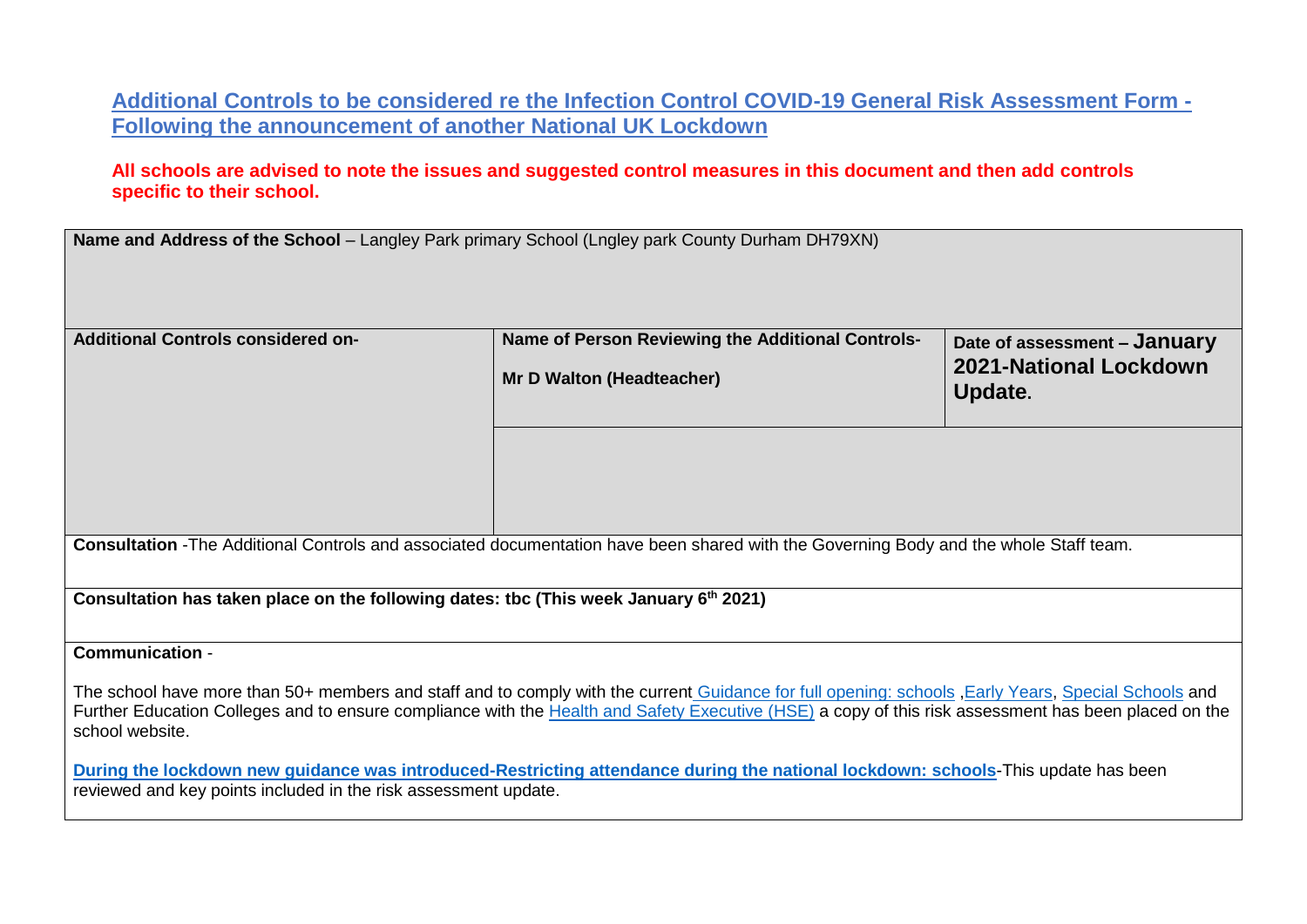On January 4th 2021 the Prime Minister announced that England would enter a **[National Lockdown](https://www.gov.uk/guidance/national-lockdown-stay-at-home)** due to the surge in coronavirus cases.

For as long as COVID-19 remains in the community, judgements will need to be made within settings about how to minimise the risk from COVID-19, in the school community.

Public Health England advise systems of controls to minimize coronavirus (COVID-19) risks in school environments;

- 1. Minimise contact with individuals who are unwell by ensuring that those who have coronavirus (COVID-19) symptoms, or who have someone in their household who does, do not attend school.
- 2. Where recommended, use of face coverings in schools.
- 3. Clean hands thoroughly more often than usual.
- 4. Ensure good respiratory hygiene by promoting the 'catch it, bin it, kill it' approach.
- 5. Introduce enhanced cleaning, including cleaning frequently touched surfaces often, using standard products such as detergents and bleach.
- 6. Minimise contact between individuals and maintain social distancing wherever possible-Schools put in place measures that suit their circumstances.
- 7. Where necessary, wear appropriate personal protective equipment (PPE)-Where need identified.
- 8. Always keeping occupied spaces well ventilated.
- 9. Staff/Parents to engage with the [NHS Test and Trace](https://www.gov.uk/guidance/nhs-test-and-trace-how-it-works) process-Where need identified.
- 10. Manage confirmed cases of coronavirus (COVID-19) amongst the school community-Schools have been provided with guidance from DCC
- 11. Contain any outbreak by following local health protection team advice-Where need identified.

Durham County Council (DCC) have produced two documents to support schools in their decision making in relation to COVID-19; [Child/staff develops symptoms in school/setting](https://gateway.durhamschools.org.uk/premises/healthsafety/Lists/Covid19/Document.aspx?ID=1&Source=https://gateway.durhamschools.org.uk/premises/healthsafety%2FLists/Covid19) and [Schools/Education settings COVID-19 reporting process.](https://gateway.durhamschools.org.uk/premises/healthsafety/Lists/Covid19/Document.aspx?ID=1&Source=https://gateway.durhamschools.org.uk/premises/healthsafety%2FLists/Covid19)DCC HR colleagues have produced a flow diagram for schools to follow[-Employee testing and isolation requirements.](https://gateway.durhamschools.org.uk/staff/coronavirus/Lists/News/Article.aspx?ID=104&Source=https%3A%2F%2Fgateway%2Edurhamschools%2Eorg%2Euk%2Fstaff%2Fcoronavirus%2Fdefault%2Easpx&ContentTypeId=0x0104008915FA378D18459F9146E20845A8904D00B30336EC3294CD499B1D8BFA7A6DBFA7)

## **For further advice and support contact the Children & Young People's/Adult & Health Services ,Health and Safety Team**  [hsteam@durham.gov.uk](mailto:hsteam@durham.gov.uk) **and 03000 263430.**

| H&S Manual | Form                                    | Version | <b>Issue Date</b> | <b>Next Review</b> | Page |
|------------|-----------------------------------------|---------|-------------------|--------------------|------|
| School BJ  | COVID-19 Risk<br>Assessment<br>_ockdown |         | Jan 21            | <b>July 2023</b>   | 2/18 |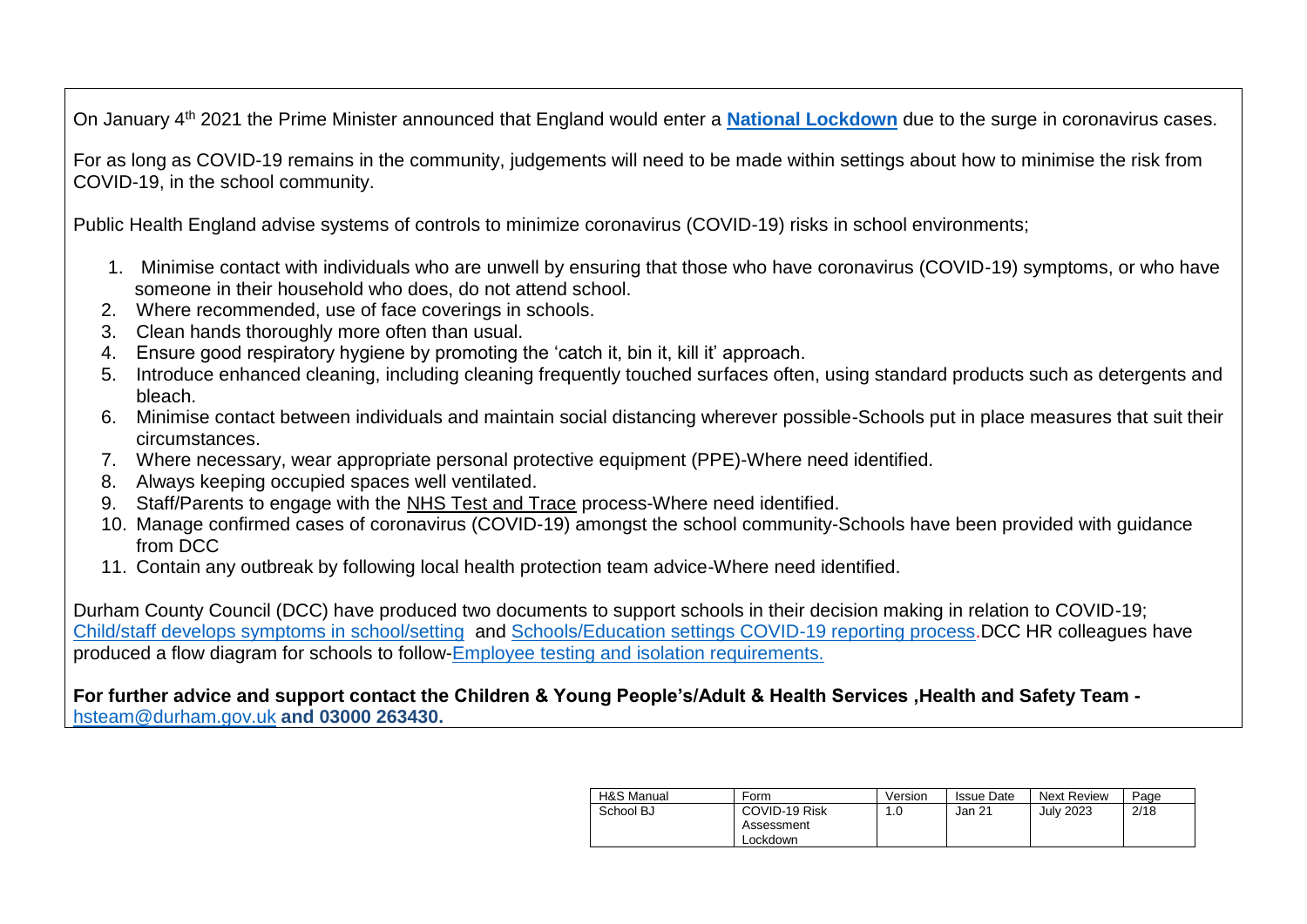| <b>Hazards / issue</b>                                                             | <b>Risk Rating</b><br>H/M/L<br>(before) | <b>Controls already in place</b>                                                                                                                                                                                                                                                                                                                                                                                                                                                                                                                                                                                                                                                                                                                                                                                                  | <b>Further Action required</b>                                                                                                                                                | <b>Risk Rating</b><br>H/M/L<br>(after) | By Whom &<br>When   |
|------------------------------------------------------------------------------------|-----------------------------------------|-----------------------------------------------------------------------------------------------------------------------------------------------------------------------------------------------------------------------------------------------------------------------------------------------------------------------------------------------------------------------------------------------------------------------------------------------------------------------------------------------------------------------------------------------------------------------------------------------------------------------------------------------------------------------------------------------------------------------------------------------------------------------------------------------------------------------------------|-------------------------------------------------------------------------------------------------------------------------------------------------------------------------------|----------------------------------------|---------------------|
| 1. Staff and Pupils and the wider school community                                 |                                         |                                                                                                                                                                                                                                                                                                                                                                                                                                                                                                                                                                                                                                                                                                                                                                                                                                   |                                                                                                                                                                               |                                        |                     |
| <b>Critical workers and</b><br>vulnerable children in<br>school during<br>Lockdown | H                                       | -Coronavirus cases are rising rapidly<br>across the country. The whole Country has<br>been placed on National Lockdown.<br>-The school have identified Critical worker<br>and vulnerable children who can access<br>schools or educational settings.<br>-There are currently 25 + number of pupils<br>who are attending the school.<br>-There are currently 8 teachers, 5 teaching<br>assistants, 2 office admin staff, 1<br>caretaker, 3 lunchtime supervisors, 3<br>cleaners and 1 cook working at the school.<br>Year Group breakdown and ratio of staff in<br>school;<br>We have an EYFS group (between 7 -10<br>pupils and 2 staff at any time), KS1 group<br>(between 3-7 pupils and 1 member of<br>staff), Lower KS1 group (7-10 pupils 2<br>staff) and an upper KS2 group (between 4-<br>7 pupils and 1 member of staff). | -School pupil capacity levels to be<br>discussed with Staff and the Governing<br>Body on a weekly basis.                                                                      | M                                      | <b>Head teacher</b> |
| <b>COVID-19 transmission</b>                                                       | н                                       | - The Systems of Control are followed<br>throughout the school day.<br>-Staff to maintain 2 metre social distancing<br>from other adults and pupils.<br>-Parents/carers advised to keep their<br>children off school if they area unwell.                                                                                                                                                                                                                                                                                                                                                                                                                                                                                                                                                                                         | -Parents/Carers and Staff continually<br>advised to follow- Stay at home:<br>guidance for households with possible<br>or confirmed coronavirus (COVID-19)<br><b>infection</b> |                                        | <b>Head teacher</b> |

| H&S Manual | Form                                    | Version | <b>Issue Date</b> | <b>Next Review</b> | Page |
|------------|-----------------------------------------|---------|-------------------|--------------------|------|
| School BJ  | COVID-19 Risk<br>Assessment<br>_ockdown | .0<br>л | Jan 21            | <b>July 2023</b>   | 3/18 |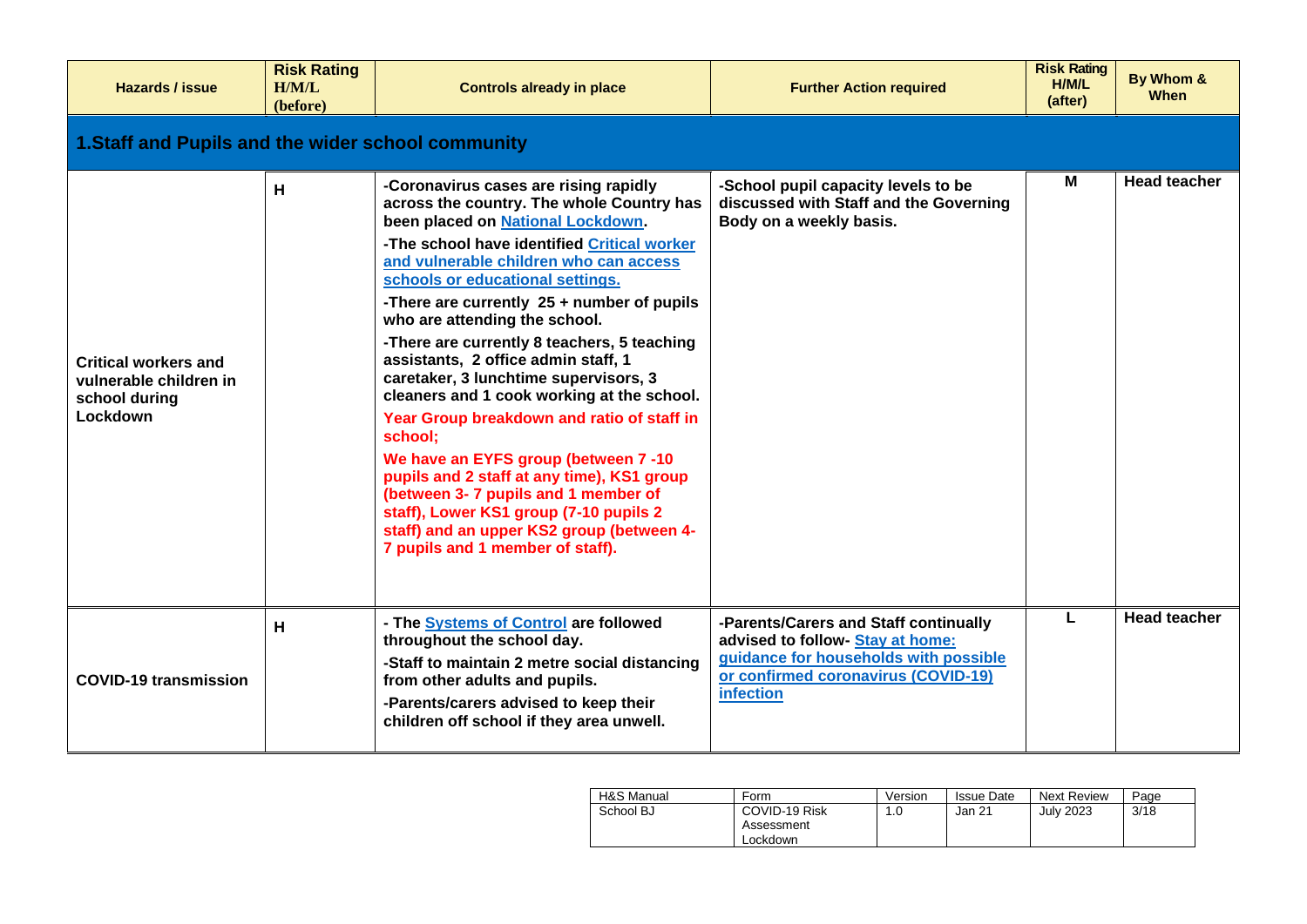|                                                       |   | -Staff members do not attend the school<br>site if they are unwell and follow the<br>school's sickness/absence procedure.<br>-Those staff members who are working<br>from home<br>-Staff parents/carers aware of the NHS<br><b>Test and Trace: how it works</b><br>-The school maintain local records of<br>staff/pupils' absence in relation to COVID-<br>19.<br>-Head teachers have the autonomy to relax<br>uniform and dress code for staff and<br>pupils during the lockdown. | -School COVID Reassurance checklist<br>available in the Health and Safety<br>COVID-19 File for schools to complete.<br>-Consider removing furniture from<br>classrooms/moving classes into larger<br>classrooms that are available on the<br>school site.<br>- Review the spaces that you have<br>available in school and where need<br>identified move bubbles into larger<br>spaces if available.<br>-LA meet with PHE on a weekly basis<br>and made aware of 'hot spot' areas.<br>Where need identified the Health and<br>Safety Team -hsteam@durham.gov.uk<br>support individual schools. |   | <b>Staff</b><br><b>Head teacher</b> |
|-------------------------------------------------------|---|------------------------------------------------------------------------------------------------------------------------------------------------------------------------------------------------------------------------------------------------------------------------------------------------------------------------------------------------------------------------------------------------------------------------------------------------------------------------------------|-----------------------------------------------------------------------------------------------------------------------------------------------------------------------------------------------------------------------------------------------------------------------------------------------------------------------------------------------------------------------------------------------------------------------------------------------------------------------------------------------------------------------------------------------------------------------------------------------|---|-------------------------------------|
| Wrap around care and<br>extra-curricular<br>provision | н | -Can continue where staffing levels permit<br>-Maintain bubbles within activity.<br>-Ensure registration records of attendance<br>are maintained and where need identified<br>put seating plans in place.                                                                                                                                                                                                                                                                          | -Staff are to ensure that systems in<br>place to ensure staff and pupil safety<br>during the school are adhered to during<br>wrap around care/extra-curricular<br>activities.                                                                                                                                                                                                                                                                                                                                                                                                                 | L |                                     |
| <b>Mass testing in schools</b>                        | н | -The LA update schools on a weekly basis<br>with changes in COVID-19 Guidance<br>-Mass asymptomatic testing in specialist<br>settings taking place in January 2021<br>-Mass asymptomatic testing in schools<br>and colleges taking place in January 2021<br>-School testing programme documentation<br>available on the H&S Teams Extranet page.                                                                                                                                   | -Staff/pupils who test positive are<br>advised to follow -Stay at home:<br>guidance for households with possible<br>or confirmed coronavirus (COVID-19)<br>infection                                                                                                                                                                                                                                                                                                                                                                                                                          | L |                                     |

| H&S Manual | Form                                    | Version | <b>Issue Date</b> | <b>Next Review</b> | Page |
|------------|-----------------------------------------|---------|-------------------|--------------------|------|
| School BJ  | COVID-19 Risk<br>Assessment<br>Lockdown | .0      | Jan 21            | <b>July 2023</b>   | 4/18 |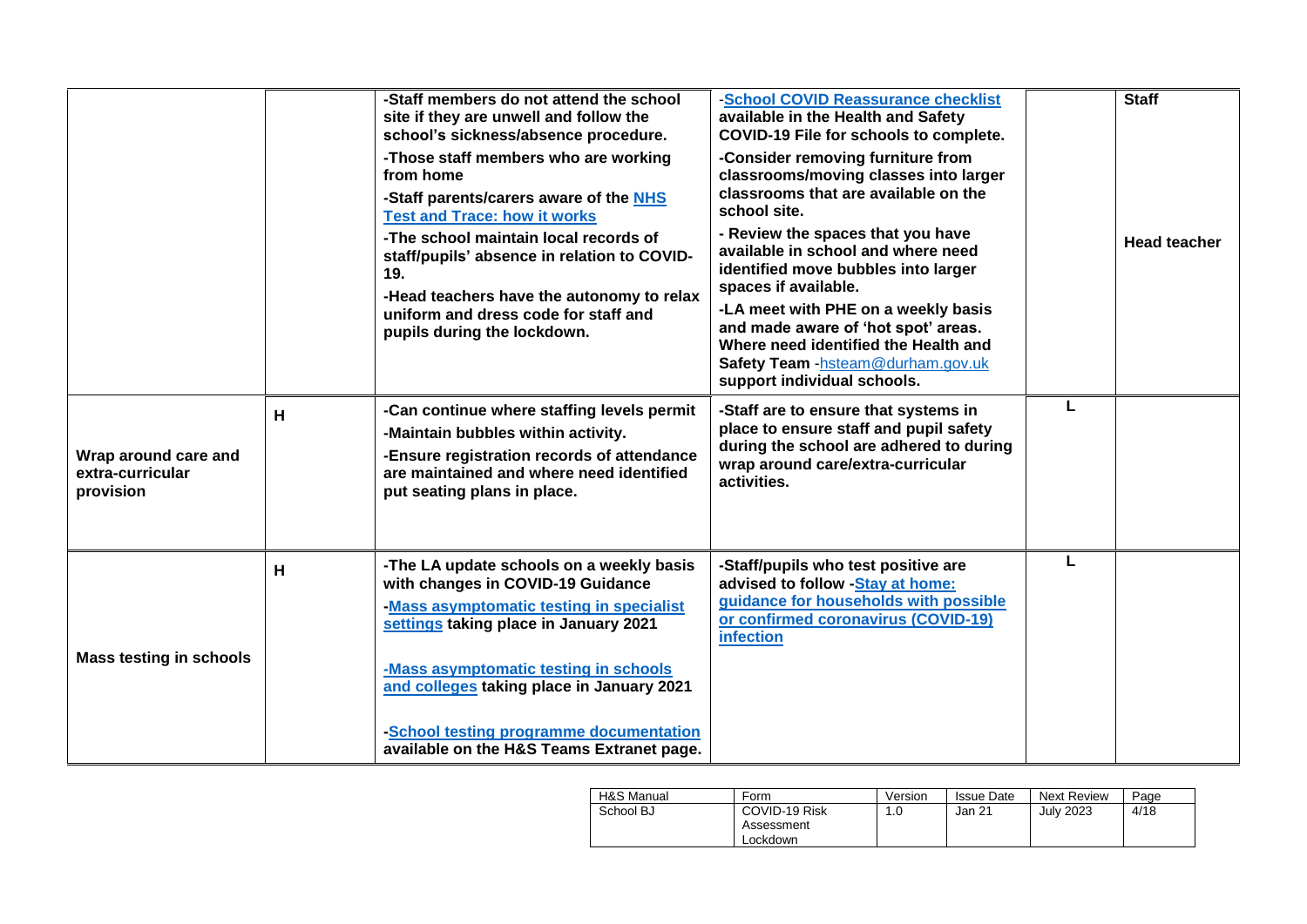| Social interaction within<br>the school community | н | -- The Systems of Control are followed<br>throughout the school day.<br>-The school are aware of the updated<br>guidance - Face coverings in education.<br>-Parents/Carers requested to wear face<br>coverings when collecting pupils from the<br>school site as of January 2021<br>-Hands, Face, Space guidance followed by<br>Parents/Carers when on the school site.<br>-Pupils remain within their identified<br>bubbles during the school day.<br>-Staff wear face coverings/face shields<br>where need identified.<br>-Classrooms/toilets/staff rooms/halls etc.<br>well ventilated throughout the school day. |                         | -Limit staff movement between bubbles<br>where possible.<br>-Where possible staff remain in the<br>same bubble for the whole day.<br>-Staff continually consulted regarding<br>the use of face coverings/face shields<br>during the school day, including in the<br>classroom.<br>-Staff and the Governing Body to be<br>consulted re pupils wearing face<br>coverings in the classroom.                                                                                                                                                                                                                                    |                |                                    | L                                      | Head<br>teacher/Staff |  |
|---------------------------------------------------|---|----------------------------------------------------------------------------------------------------------------------------------------------------------------------------------------------------------------------------------------------------------------------------------------------------------------------------------------------------------------------------------------------------------------------------------------------------------------------------------------------------------------------------------------------------------------------------------------------------------------------|-------------------------|-----------------------------------------------------------------------------------------------------------------------------------------------------------------------------------------------------------------------------------------------------------------------------------------------------------------------------------------------------------------------------------------------------------------------------------------------------------------------------------------------------------------------------------------------------------------------------------------------------------------------------|----------------|------------------------------------|----------------------------------------|-----------------------|--|
| Remote<br><b>Education/Teaching in</b><br>class   | м | -Coronavirus cases are rising rapidly<br>across the country. The whole Country has<br>been placed on National Lockdown.<br>-The school have identified Critical worker<br>and vulnerable children who can access<br>schools or educational settings.<br>-Pupils not attending school are accessing<br>remote learning.<br>- Year Group breakdown of pupils<br>accessing remote education;<br>-Number of staff solely assigned to<br>supporting pupils with remote education -                                                                                                                                        |                         | -Ensure that breaks are included for<br>staff and pupils to ensure that breaks<br>are taken away from display screen<br>equipment (DSE).<br>-Staff to complete the <b>homeworking</b><br>checklist.<br>-Ensure compliance with the Health and<br><b>Safety (Display Screen Equipment)</b><br><b>Regulations 1992, when home working</b><br>-Staff to be supplied with suitable and<br>sufficient equipment to undertake the<br>task of remote education from home.<br>-Discuss workload with the staff team<br>regarding remote provision being<br>provided whilst teaching. Where need<br>identified additional support be |                |                                    | L                                      | <b>Head teacher</b>   |  |
|                                                   |   |                                                                                                                                                                                                                                                                                                                                                                                                                                                                                                                                                                                                                      | H&S Manual<br>School BJ | Form<br>COVID-19 Risk<br>Assessment                                                                                                                                                                                                                                                                                                                                                                                                                                                                                                                                                                                         | Version<br>1.0 | <b>Issue Date</b><br><b>Jan 21</b> | <b>Next Review</b><br><b>July 2023</b> | Page<br>5/18          |  |

Lockdown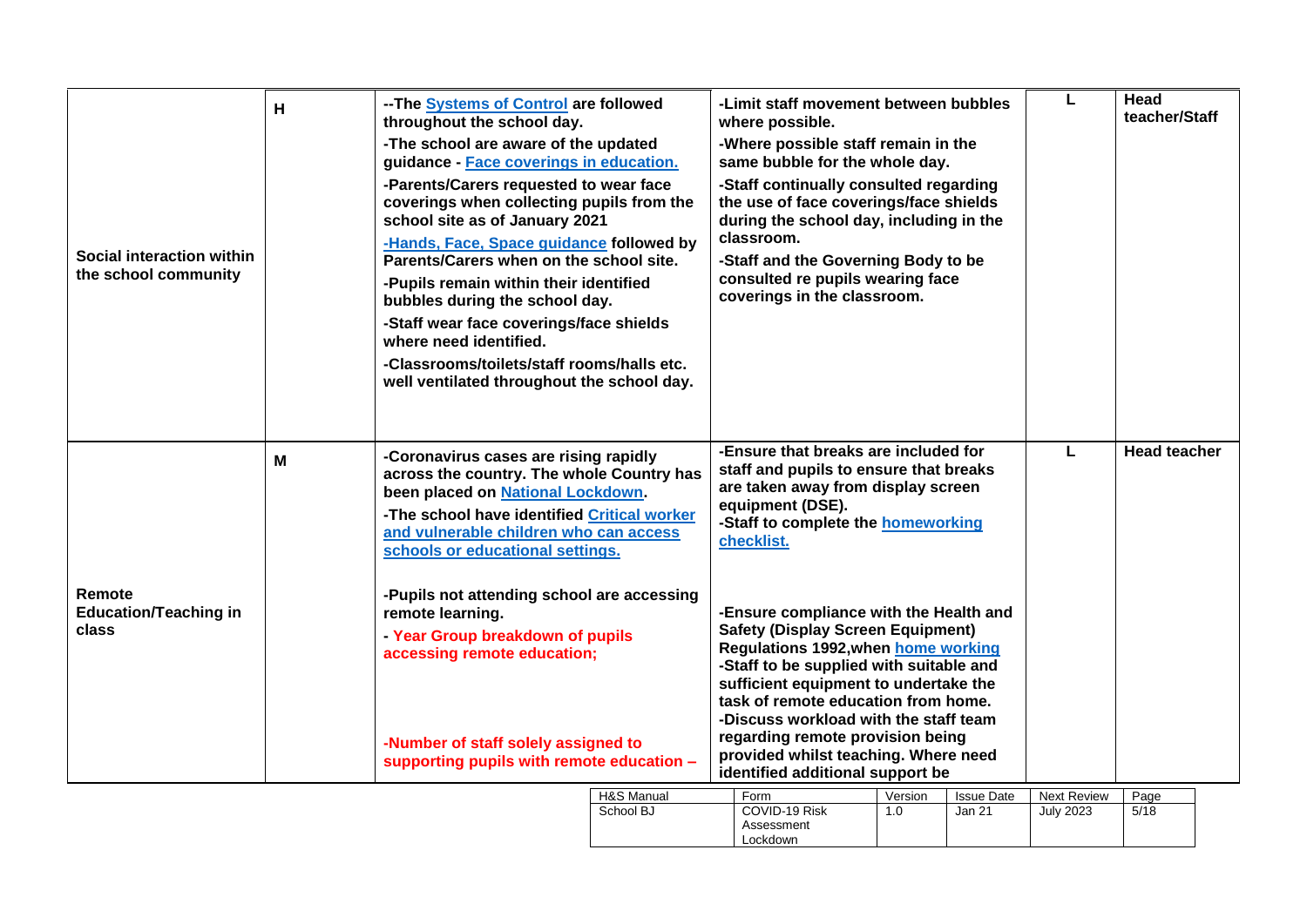|                                                 |   | 2 teachers<br>Number of staff assigned dual role of<br>teaching a class/providing remote<br>education- 7 incl 2 part time teachers<br>-Where need identified staff are in school<br>teaching and supporting pupils in school<br>and those pupils accessing remote<br>learning.<br>-The school are aware of the updated<br>guidance - Face coverings in education.<br>-Welfare calls made where need identified<br>for pupils and staff members<br>-Where possible virtual meeting with<br>class/tutor at least one day a week.<br>-Where need identified staff attend the<br>home to carry out a doorstep welfare<br>check/drop off work<br>-Parent/carers and pupil encouraged to<br>engage in the schools' remote learning. |                         | provided to the staff member/year group<br>or task shared.<br>-Where doorstep welfare checks needed<br>a risk assessment is completed.<br>-Checklist available for school leaders<br>to support behaviour and attendance.<br>-Where work is dropped off to the home<br>environment hands face space followed.<br>-Where work is collected it is placed in a<br>bag/box and quarantined for 72 hours. |                |                                    |                                        |                     |  |
|-------------------------------------------------|---|-------------------------------------------------------------------------------------------------------------------------------------------------------------------------------------------------------------------------------------------------------------------------------------------------------------------------------------------------------------------------------------------------------------------------------------------------------------------------------------------------------------------------------------------------------------------------------------------------------------------------------------------------------------------------------------------------------------------------------|-------------------------|------------------------------------------------------------------------------------------------------------------------------------------------------------------------------------------------------------------------------------------------------------------------------------------------------------------------------------------------------------------------------------------------------|----------------|------------------------------------|----------------------------------------|---------------------|--|
| 2. Symptoms of COVID-19 in the school community |   |                                                                                                                                                                                                                                                                                                                                                                                                                                                                                                                                                                                                                                                                                                                               |                         |                                                                                                                                                                                                                                                                                                                                                                                                      |                |                                    |                                        |                     |  |
| <b>Staff sickness absence</b>                   | н | -Mass asymptomatic testing in schools<br>and colleges<br>- The school are aware of the updated<br>guidance - Face coverings in education.<br>-Weekly testing made available to all staff                                                                                                                                                                                                                                                                                                                                                                                                                                                                                                                                      |                         | -Where staff do not give consent to be<br>tested the Guidance for contacts of<br>people with confirmed coronavirus<br>(COVID-19) infection who do not live<br>with the person is followed and the<br>member of staff isolates for 10 days                                                                                                                                                            |                |                                    | L                                      | <b>Head teacher</b> |  |
|                                                 |   |                                                                                                                                                                                                                                                                                                                                                                                                                                                                                                                                                                                                                                                                                                                               | H&S Manual<br>School BJ | Form<br>COVID-19 Risk<br>Assessment<br>Lockdown                                                                                                                                                                                                                                                                                                                                                      | Version<br>1.0 | <b>Issue Date</b><br><b>Jan 21</b> | <b>Next Review</b><br><b>July 2023</b> | Page<br>6/18        |  |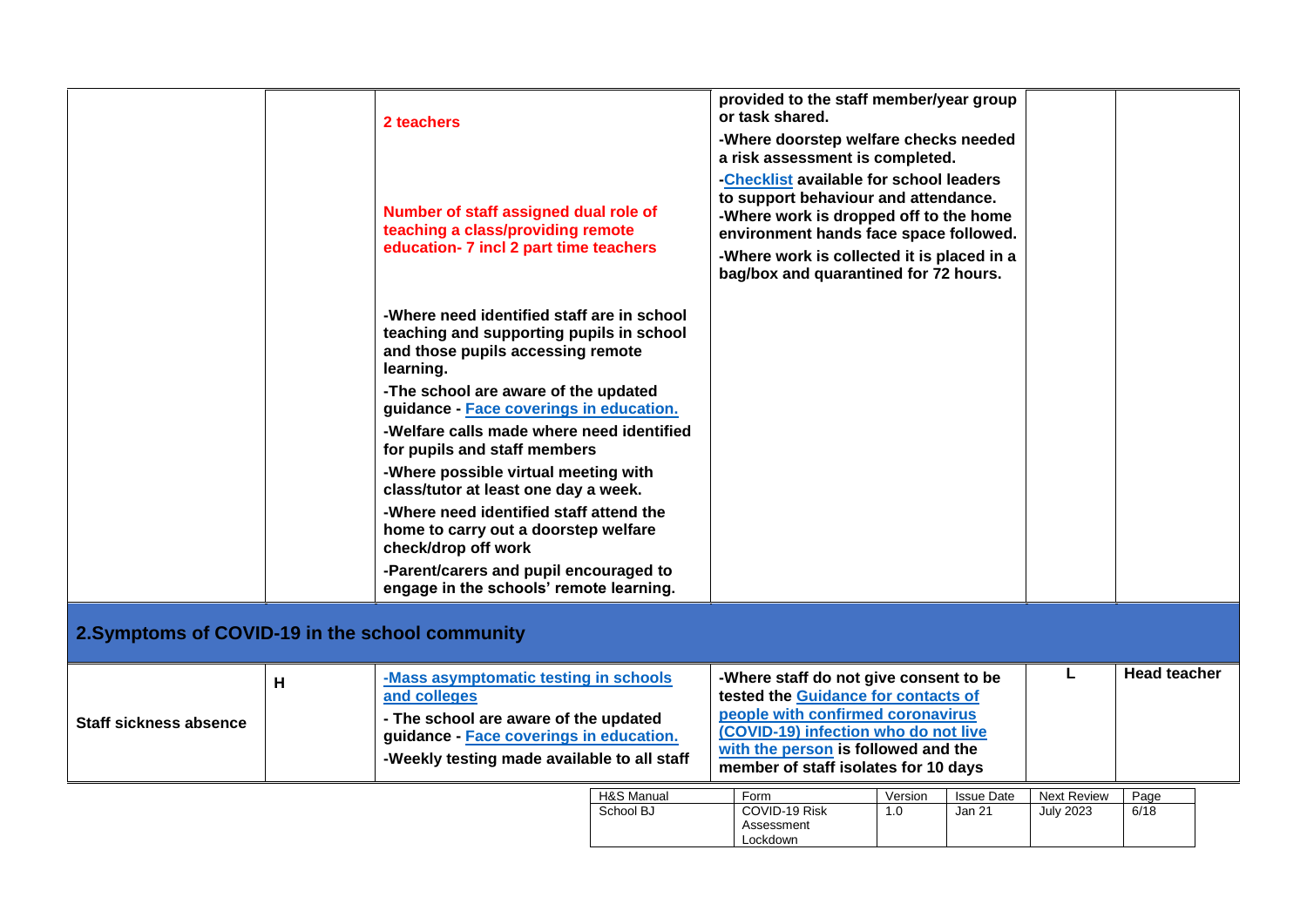|                                                    |   | -Testing schedule in place which covers all<br>staff.<br>-Staff do not have to participate in the<br>mass testing programme currently in<br>place.<br>-Staff follow the sickness absence<br>procedure for the school.<br>-Staff sickness absence monitored by the<br>Head teacher on a daily basis.<br>-Staff advised to maintain social<br>distancing at all times around other adults.                                                                                                                                                                                                                                              | -Head teachers to share the guidance -<br>Use of NHS COVID-19 app in education<br>and childcare settings. Where staff are<br>permitted to have their phones on the<br>school site remind them to pause<br>contact tracing to avoid 'false 'alerts.<br>-Where need identified the Head teacher<br>to raise concerns with the Chair of their<br>Governing body and the Local<br>Authority. |   |                     |
|----------------------------------------------------|---|---------------------------------------------------------------------------------------------------------------------------------------------------------------------------------------------------------------------------------------------------------------------------------------------------------------------------------------------------------------------------------------------------------------------------------------------------------------------------------------------------------------------------------------------------------------------------------------------------------------------------------------|------------------------------------------------------------------------------------------------------------------------------------------------------------------------------------------------------------------------------------------------------------------------------------------------------------------------------------------------------------------------------------------|---|---------------------|
| 3. Managing a staff member/pupil positive case     |   |                                                                                                                                                                                                                                                                                                                                                                                                                                                                                                                                                                                                                                       |                                                                                                                                                                                                                                                                                                                                                                                          |   |                     |
| <b>Staff /Pupil tests</b><br>positive for COVID-19 | н | The school are following the updated<br>guidance-Guidance for contacts of people<br>with confirmed coronavirus (COVID-19)<br>infection who do not live with the person<br>- School applies the following definition<br>of a close contact regarding a staff<br>member/pupil who has tested positive.<br>•A person who lives with or spends<br>significant time in the same household as<br>a confirmed case of coronavirus (COVID-<br>19)<br>•Having direct face-to-face contact or<br>direct physical contact with a confirmed<br>case for any length of time<br>•Being less than 1m from a confirmed case<br>for 1 minute or longer | -Isolating Staff/Pupil procedure followed<br>where need identified.                                                                                                                                                                                                                                                                                                                      | L | <b>Head teacher</b> |

| H&S Manual | Form                                    | Version | <b>Issue Date</b> | <b>Next Review</b> | Page |
|------------|-----------------------------------------|---------|-------------------|--------------------|------|
| School BJ  | COVID-19 Risk<br>Assessment<br>Lockdown | 1.0     | Jan 21            | <b>July 2023</b>   | 7/18 |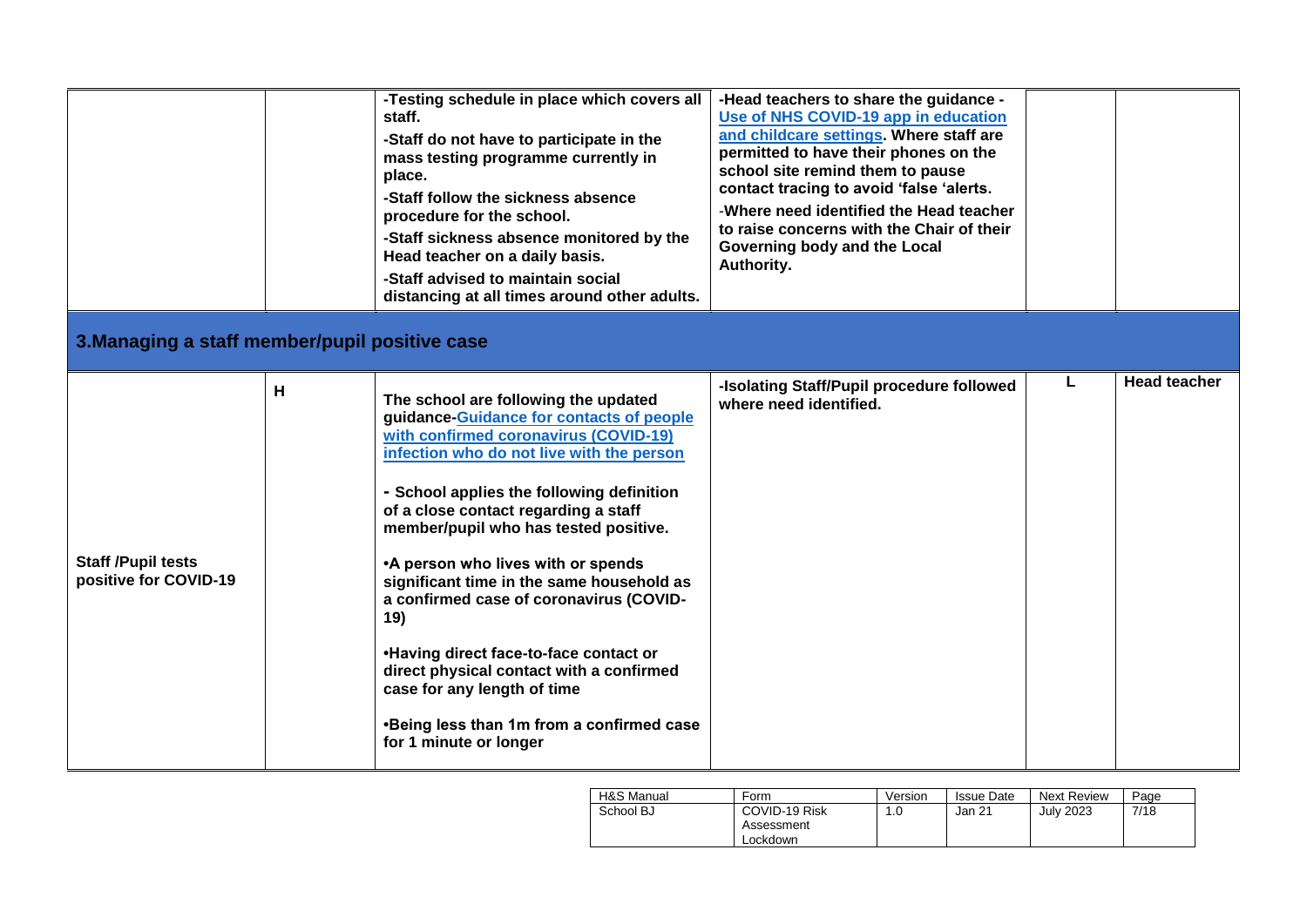|                                                                                                                                                                 |   | •Being less than 2m from a confirmed case<br>for more than 15 mins (As a sustained 15<br>mins one-off contact or a cumulative 15<br>mins contact added up over one day)<br>Travelling in a small vehicle with a<br>confirmed case.                                                                                                                                                                                                                                                                                                                                                                                                                                                                                                                                                                                                                                                                                                                                                                                                                                            |                                                                                                                                                                                                                                                                                                                                                                                                                                                                                                                                                                                                                  |   |                     |
|-----------------------------------------------------------------------------------------------------------------------------------------------------------------|---|-------------------------------------------------------------------------------------------------------------------------------------------------------------------------------------------------------------------------------------------------------------------------------------------------------------------------------------------------------------------------------------------------------------------------------------------------------------------------------------------------------------------------------------------------------------------------------------------------------------------------------------------------------------------------------------------------------------------------------------------------------------------------------------------------------------------------------------------------------------------------------------------------------------------------------------------------------------------------------------------------------------------------------------------------------------------------------|------------------------------------------------------------------------------------------------------------------------------------------------------------------------------------------------------------------------------------------------------------------------------------------------------------------------------------------------------------------------------------------------------------------------------------------------------------------------------------------------------------------------------------------------------------------------------------------------------------------|---|---------------------|
| <b>Staff/Pupils who are</b><br><b>Clinically Extremely</b><br><b>Vulnerable (CEV) (High</b><br><b>Risk) or Clinically</b><br>Vulnerable (CV)<br>(Moderate Risk) | Н | -The school are aware of the recent<br>changes to COVID-19: guidance on<br>shielding and protecting people defined on<br>medical grounds as extremely vulnerable<br>-The Headteacher/SLT are aware of the<br>definition of Clinically Extremely<br><b>Vulnerable groups</b><br>-Staff who are-Clinically Extremely<br>Vulnerable (CEV) are strongly advised to<br>work from home. If you cannot work from<br>home, you should not attend work for this<br>period of lockdown.<br>-The school Identified Pupils who are<br><b>Clinically Extremely Vulnerable (CEV) and</b><br>have identified if the pupils Consultant has<br>advised them to shield/They have received<br>a letter to shield.<br>-The Head teacher/SLT are aware of the<br>definition of Clinically Vulnerable. (CV).<br>-If staff are CV, staff can attend work<br>(where it is not possible to work from<br>home).<br>-Staff/pupils who live with those who are<br>CV or CEV can attend the workplace but<br>should ensure they maintain good<br>prevention practice in the workplace and<br>home setting. | - Clinically Extremely Vulnerable/<br><b>Clinically Vulnerable risk assessment</b><br>template available on the Extranet. H&S<br><b>COVID-19 folder.</b><br>-Pupils - Parents/Carers to speak with<br>their GP or specialist clinician, if they<br>have not already done so, to understand<br>whether their child should still be<br>classed as Clinically Extremely<br>Vulnerable.<br>- If staff are CEV and they believe they<br>should have received a letter from the<br>NHS. Staff are to speak to their GP or<br>hospital care team if they have not been<br>contacted and think they should have<br>been. | L | Head<br>teacher/SLT |

| H&S Manual | Form                                    | Version | <b>Issue Date</b> | <b>Next Review</b> | Page |
|------------|-----------------------------------------|---------|-------------------|--------------------|------|
| School BJ  | COVID-19 Risk<br>Assessment<br>Lockdown | .0<br>л | Jan 21            | <b>July 2023</b>   | 8/18 |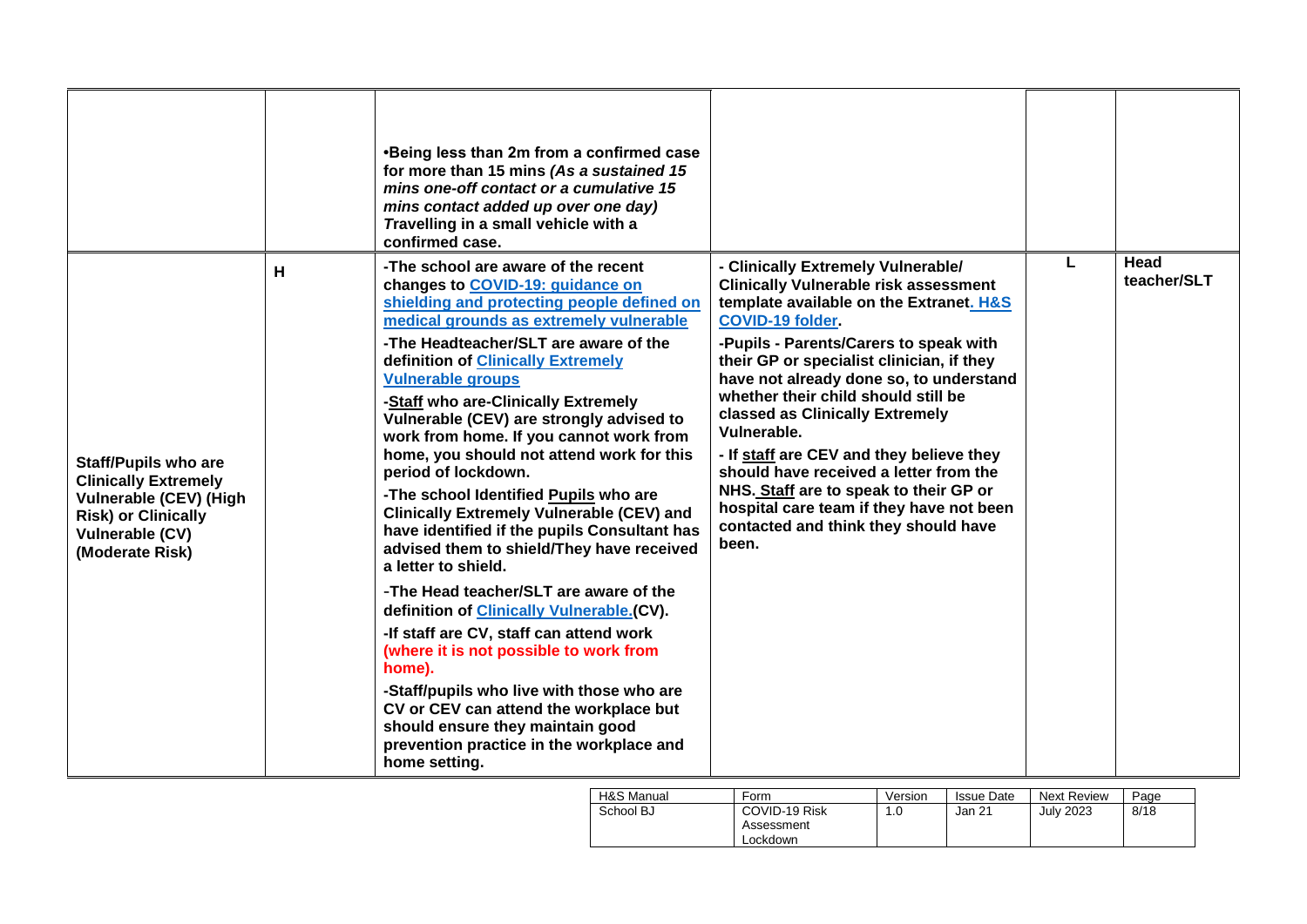| H&S Manual | Form                        | Version | <b>Issue Date</b> | <b>Next Review</b> | Page |
|------------|-----------------------------|---------|-------------------|--------------------|------|
| School BJ  | COVID-19 Risk<br>Assessment |         | Jan 21            | <b>July 2023</b>   | 9/18 |
|            | Lockdown                    |         |                   |                    |      |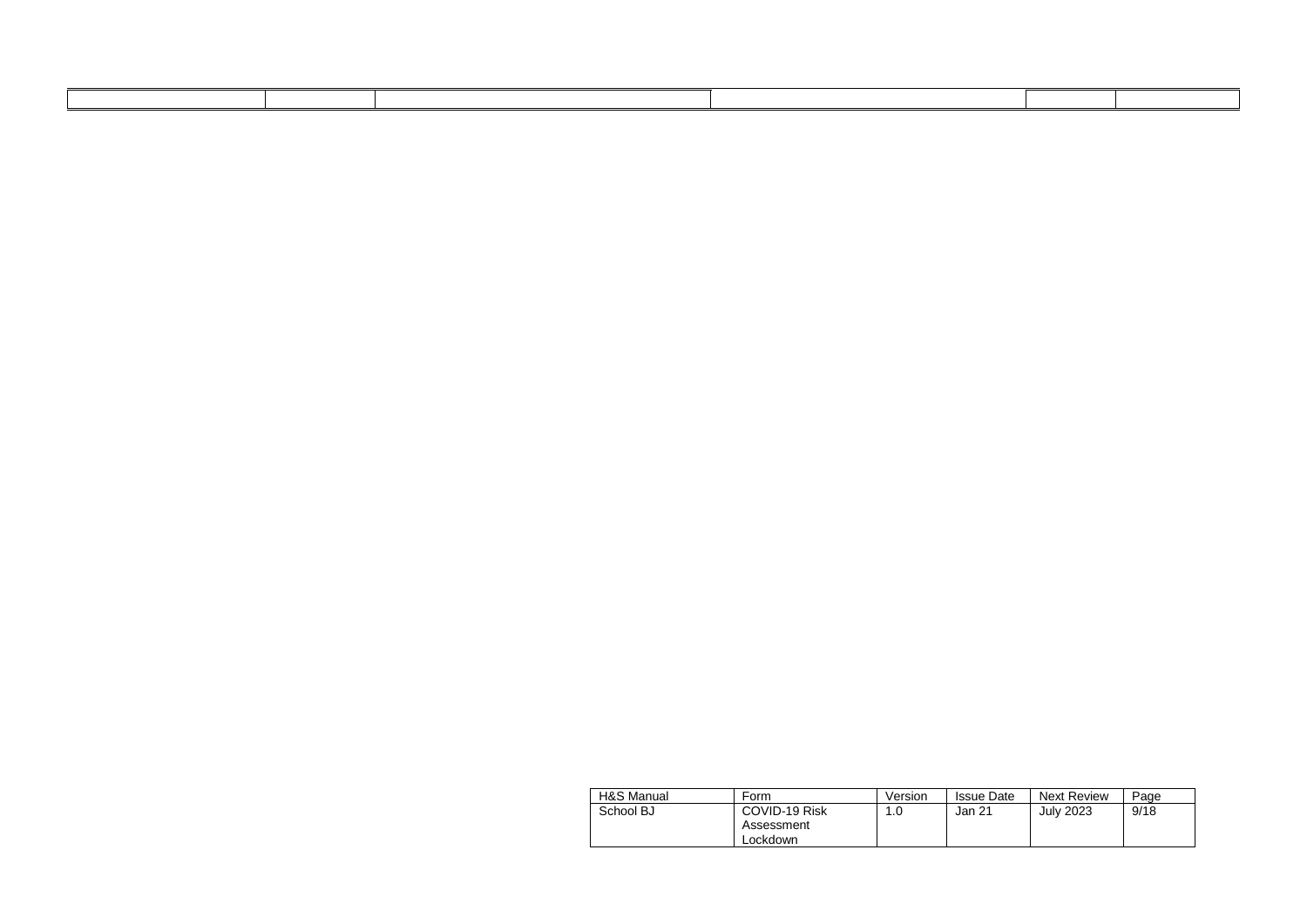| Hazards / issue                                                                      | <b>Risk Rating</b><br>H/M/L<br>(before) | <b>Controls already in place</b>                                                                                                                                                                                                                                                                                                                                                                                                                                                                                                            | <b>Further Action required</b>                                                                                                                                                                                                                                                                                                                               | <b>Risk Rating</b><br>H/M/L<br>(after) | By Whom &<br>When   |
|--------------------------------------------------------------------------------------|-----------------------------------------|---------------------------------------------------------------------------------------------------------------------------------------------------------------------------------------------------------------------------------------------------------------------------------------------------------------------------------------------------------------------------------------------------------------------------------------------------------------------------------------------------------------------------------------------|--------------------------------------------------------------------------------------------------------------------------------------------------------------------------------------------------------------------------------------------------------------------------------------------------------------------------------------------------------------|----------------------------------------|---------------------|
| 4. New and Expectant mums in the school community                                    |                                         |                                                                                                                                                                                                                                                                                                                                                                                                                                                                                                                                             |                                                                                                                                                                                                                                                                                                                                                              |                                        |                     |
| <b>New and Expectant</b><br><b>Mums</b>                                              | M                                       | - New /Expectant Mum risk assessment in<br>place.<br>- The Head teacher/SLT are aware of the<br>definition of Clinically Vulnerable.(CV).New<br>and Expectant Mums are categorized as<br>CV.<br>-If staff are CV, staff can attend work<br>(where it is not possible to work from<br>home).<br>-Work area to be regularly reviewed to<br>ensure 2 metre social distancing is in<br>place.<br>-Where need identified floor markings to<br>be put in place to ensure that social<br>distancing can be maintained.<br>-Also see face coverings | - New /Expectant Mum risk assessment<br>updated and available on the Extranet.<br><b>H&amp;S COVID-19 folder</b><br>-New and Expectant mum to raise<br>concerns in the first instance with the<br>Head teacher.                                                                                                                                              | L                                      | <b>Head teacher</b> |
|                                                                                      |                                         | 5. Maintaing infection control/hygiene standards during the school day.                                                                                                                                                                                                                                                                                                                                                                                                                                                                     |                                                                                                                                                                                                                                                                                                                                                              |                                        |                     |
| <b>COVID-19 spreading</b><br>from person to person<br>within the school<br>building. | н                                       | -Also see- Use of face coverings on the<br>school site<br>-DCC - Caretaking & Cleaning Support<br>Service cleaning schedule updated on the<br>Extranet.                                                                                                                                                                                                                                                                                                                                                                                     | -Identify pupils with complex needs who<br>struggle to maintain good respiratory<br>hygiene as their peers, for example,<br>those who spit uncontrollably or use<br>saliva as a sensory stimulant. This<br>should be considered in individual pupil<br>risk assessments in order to support<br>pupils and maintain the safety of staff<br>working with them. | Μ                                      | <b>Head teacher</b> |

| H&S Manual | Form                                    | Version | <b>Issue Date</b> | <b>Next Review</b> | Page  |
|------------|-----------------------------------------|---------|-------------------|--------------------|-------|
| School BJ  | COVID-19 Risk<br>Assessment<br>Lockdown | .0      | Jan 21            | <b>July 2023</b>   | 10/18 |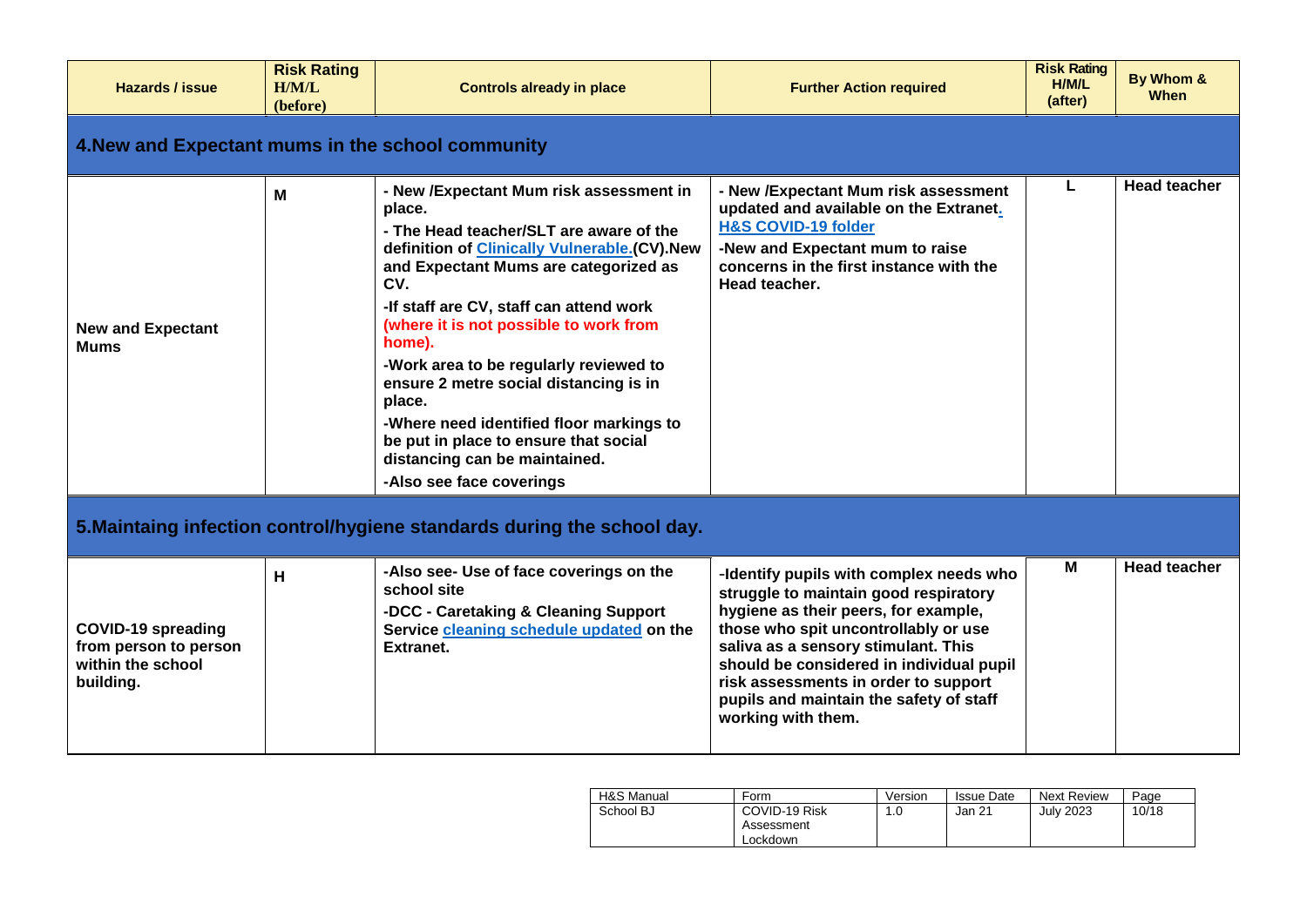| <b>Hazards / issue</b>                                                                          | <b>Risk Rating</b><br>H/M/L<br>(before) | <b>Controls already in place</b>                                                                                                                                                                                                                                                                                                                                                                                                                                                                                                                                                                         | <b>Further Action required</b>                                                                                                                         | <b>Risk Rating</b><br>H/M/L<br>(after) | By Whom &<br><b>When</b> |
|-------------------------------------------------------------------------------------------------|-----------------------------------------|----------------------------------------------------------------------------------------------------------------------------------------------------------------------------------------------------------------------------------------------------------------------------------------------------------------------------------------------------------------------------------------------------------------------------------------------------------------------------------------------------------------------------------------------------------------------------------------------------------|--------------------------------------------------------------------------------------------------------------------------------------------------------|----------------------------------------|--------------------------|
| <b>Maintaining infection</b><br>control in the<br><b>Classrooms and during</b><br>break periods | н                                       | -Seating plans in place within classrooms.<br>-Seating plans in place where dining areas<br>are in use.<br>-Any changes to pupil bubbles recorded.<br>-Staff movement between bubbles<br>recorded.<br>-Staff movement between bubbles limited.<br>-See face coverings<br>-See ventilation                                                                                                                                                                                                                                                                                                                | -Where need identified staff wear face<br>coverings when working with identified<br>pupils/moving about communal areas.                                | L                                      | <b>Head teacher</b>      |
| 6. Pupils and Staff working in identified bubbles/groups                                        |                                         |                                                                                                                                                                                                                                                                                                                                                                                                                                                                                                                                                                                                          |                                                                                                                                                        |                                        |                          |
| <b>Maintaining Year Group</b><br>bubbles to reduce<br>transmission of COVID-<br>19              | H                                       | -Seating plans in place within classrooms.<br>-Seating plans in place where dining areas<br>are used.<br>-Movement of staff between bubbles<br>recorded.<br>-Work spaces placed on a rota system<br>where need identified.<br>-Movement around the school building<br>limited during the school day.<br>-Classrooms and communal areas<br>ventilated throughout the school day.<br>-Reduce the number of contacts that staff,<br>and pupils have to interact with each day.<br>-Use other communication links during the<br>school day such as IT/telephone to reduce<br>movement of staff into bubbles. | -Systems of Controls in place reviewed<br>where a positive case is identified.<br>-Cleaning schedules reviewed where a<br>positive case is identified. | L                                      | <b>Head teacher</b>      |

| H&S Manual | Form                                    | Version | <b>Issue Date</b> | <b>Next Review</b> | Page  |
|------------|-----------------------------------------|---------|-------------------|--------------------|-------|
| School BJ  | COVID-19 Risk<br>Assessment<br>Lockdown | 1.0     | Jan 21            | July 2023          | 11/18 |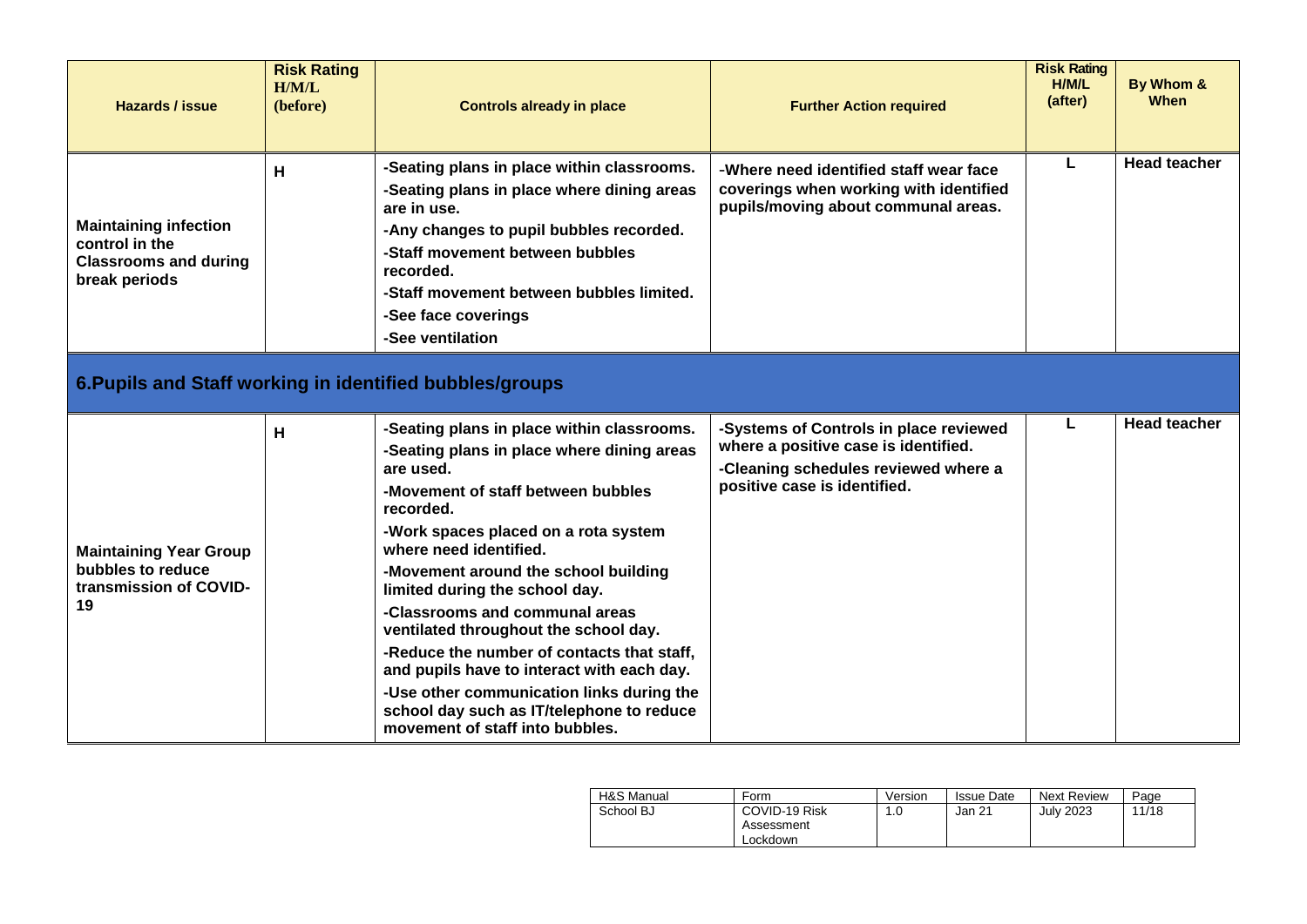| -Older pupils reminded to maintain social<br>distancing between one another and the<br>adults within their bubbles.                                       |  |  |
|-----------------------------------------------------------------------------------------------------------------------------------------------------------|--|--|
| -Staff movement around the building.<br>Telephones used to communicate.<br>-Breaktimes are staggered to allow social<br>distancing between staff members. |  |  |

| H&S Manual | Form                                    | Version | <b>Issue Date</b> | <b>Next Review</b> | Page  |
|------------|-----------------------------------------|---------|-------------------|--------------------|-------|
| School BJ  | COVID-19 Risk<br>Assessment<br>_ockdown | 1.0     | Jan 21            | <b>July 2023</b>   | 12/18 |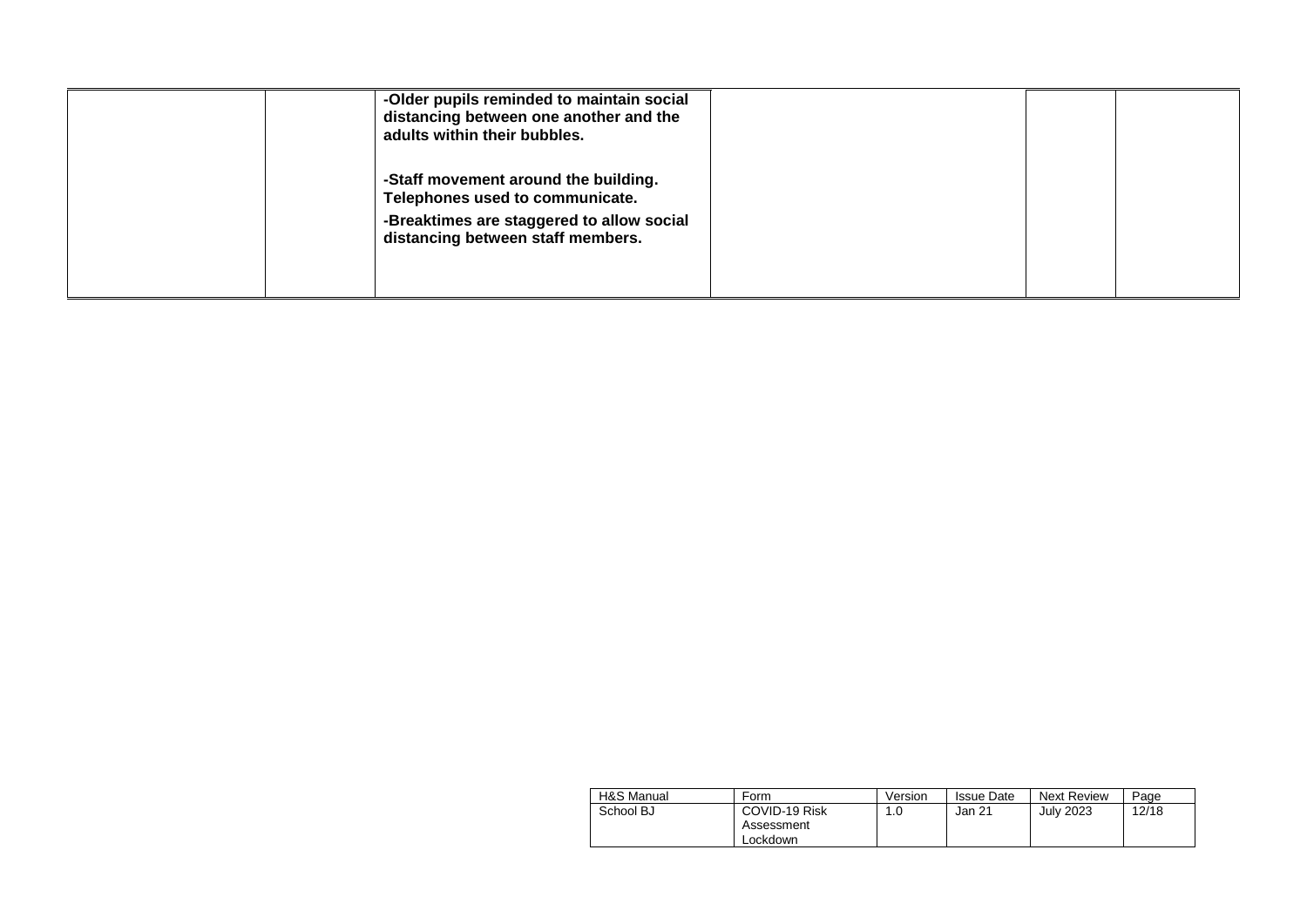| 7. Subject area needs                                     |   |                                                                                                                            |                                                                                                                                                                                                                                                                                                                                                                                     |   |                     |  |  |
|-----------------------------------------------------------|---|----------------------------------------------------------------------------------------------------------------------------|-------------------------------------------------------------------------------------------------------------------------------------------------------------------------------------------------------------------------------------------------------------------------------------------------------------------------------------------------------------------------------------|---|---------------------|--|--|
| <b>Educational Visits</b>                                 | M | -Not to take place during National<br>Lockdown.                                                                            |                                                                                                                                                                                                                                                                                                                                                                                     |   |                     |  |  |
| 8. Pupils with first aid/medication                       |   |                                                                                                                            |                                                                                                                                                                                                                                                                                                                                                                                     |   |                     |  |  |
| <b>First Aid Provision and</b><br>support with medication | M | -First Aid boxes located around the school<br>site.<br>-Medication Policy in place.                                        | -Ensure that suitable and sufficient first<br>aid cover is in place for the period of<br>lockdown to ensure staff and pupil<br>safety.<br>-Ensure that suitable and suitably<br>trained staff are in school to provide<br>support with medication/health needs.<br>-First Aid Risk Assessment template<br>reviewed and available on the Extranet.<br><b>H&amp;S COVID-19 folder</b> | L | <b>Head teacher</b> |  |  |
| 9. Mental Wellbeing                                       |   |                                                                                                                            |                                                                                                                                                                                                                                                                                                                                                                                     |   |                     |  |  |
| <b>Pupil struggling with</b><br>remote education          | M | - The school have identified Critical worker<br>and vulnerable children who can access<br>schools or educational settings. | -Where need identified virtual meeting<br>to take place with parent/carer.<br>-Where need identified pupil to return to<br>school.                                                                                                                                                                                                                                                  | L | <b>Head teacher</b> |  |  |

| H&S Manual | Form                                    | Version | <b>Issue Date</b> | <b>Next Review</b> | Page  |
|------------|-----------------------------------------|---------|-------------------|--------------------|-------|
| School BJ  | COVID-19 Risk<br>Assessment<br>_ockdown | 0.،     | Jan 21            | July 2023          | 13/18 |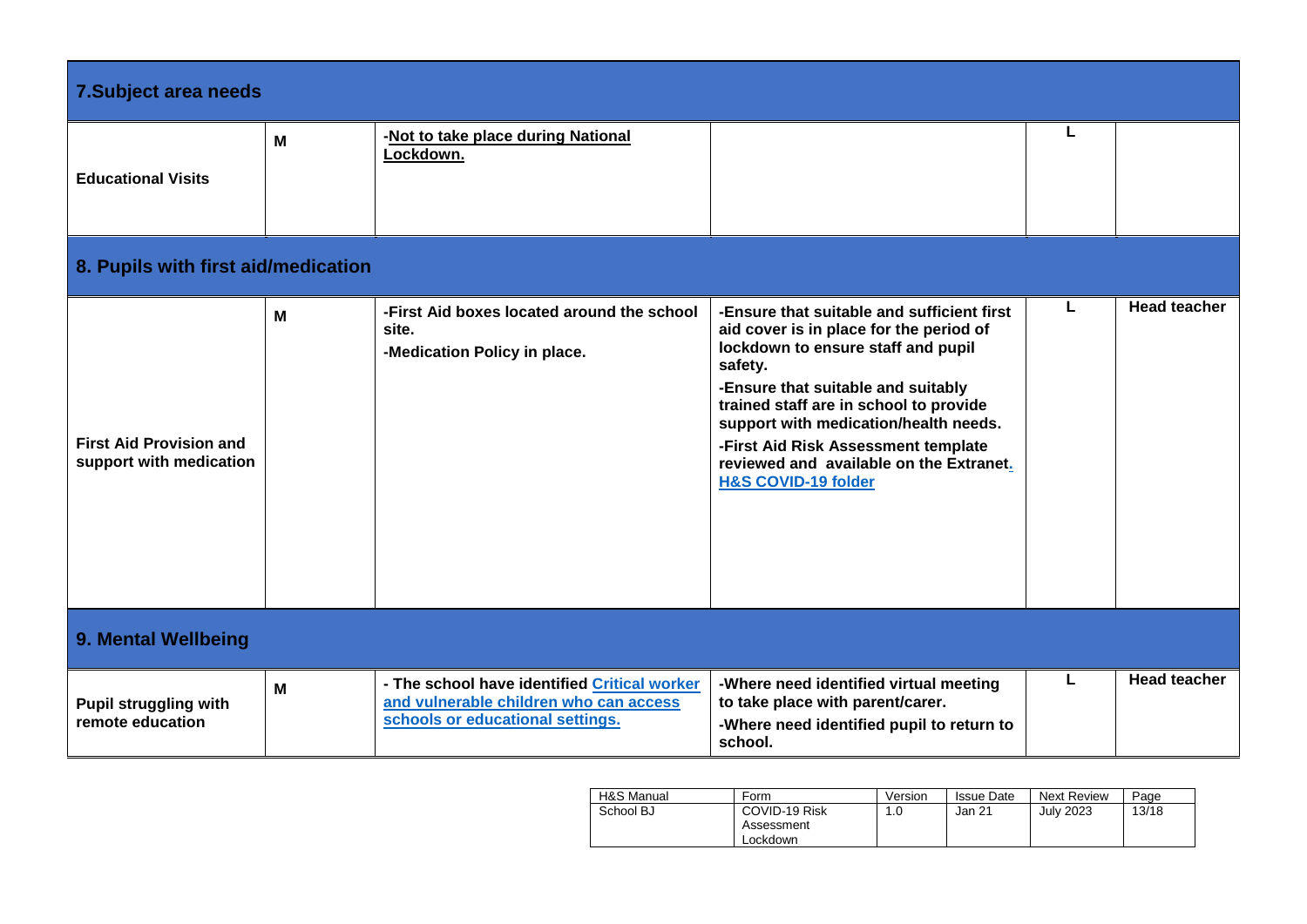|                                                                                                        |   | -Pupil interaction with remote education<br>monitored during the lockdown period.<br>-Other avenues of interaction in education<br>explored where need identified.                                                          |                                                                                                                                                                                                                                                                                   |   |                                     |
|--------------------------------------------------------------------------------------------------------|---|-----------------------------------------------------------------------------------------------------------------------------------------------------------------------------------------------------------------------------|-----------------------------------------------------------------------------------------------------------------------------------------------------------------------------------------------------------------------------------------------------------------------------------|---|-------------------------------------|
| <b>Staff Workload</b>                                                                                  | н | -Contingency Plan in place with the use of<br>resources staff are familiar with and which<br>directly compliment the learning taking<br>place eg work books purchased,<br>-Monitored by the SLT on a week to week<br>basis. | -Staff members to raise concerns with<br>their Head teacher in the first instance                                                                                                                                                                                                 | M | <b>Head teacher</b>                 |
| <b>Staff Working from</b><br>home                                                                      | М | -Staff provided with the IT equipment in<br>order to undertake work activities (staff<br>Pads are available to take home if<br>required)                                                                                    | -Staff to discuss their concerns with the<br>Head teacher.<br>-Where need identified space to be<br>made available for the staff member to<br>work out of the school building.                                                                                                    | L | <b>Staff</b><br><b>Head teacher</b> |
| <b>Staff anxiety when</b><br>working in school-Pupil<br>numbers on the school<br>site/in the classroom | н |                                                                                                                                                                                                                             | -Staff to raise concerns with the Head<br>teacher in the first instance.<br>-Head teacher monitors the number of<br>pupils currently in school.<br>-Staff consulted in relation to pupil<br>capacity within the school.<br>-Where need identified concerns raised<br>with the LA. |   | <b>Staff</b><br><b>Head teacher</b> |
| <b>10. Building Management</b>                                                                         |   |                                                                                                                                                                                                                             |                                                                                                                                                                                                                                                                                   |   |                                     |

| H&S Manual | Form                                     | Version | <b>Issue Date</b> | <b>Next Review</b> | Page  |
|------------|------------------------------------------|---------|-------------------|--------------------|-------|
| School BJ  | COVID-19 Risk<br>Assessment<br>_ockdown_ | 1.0     | Jan 21            | <b>July 2023</b>   | 14/18 |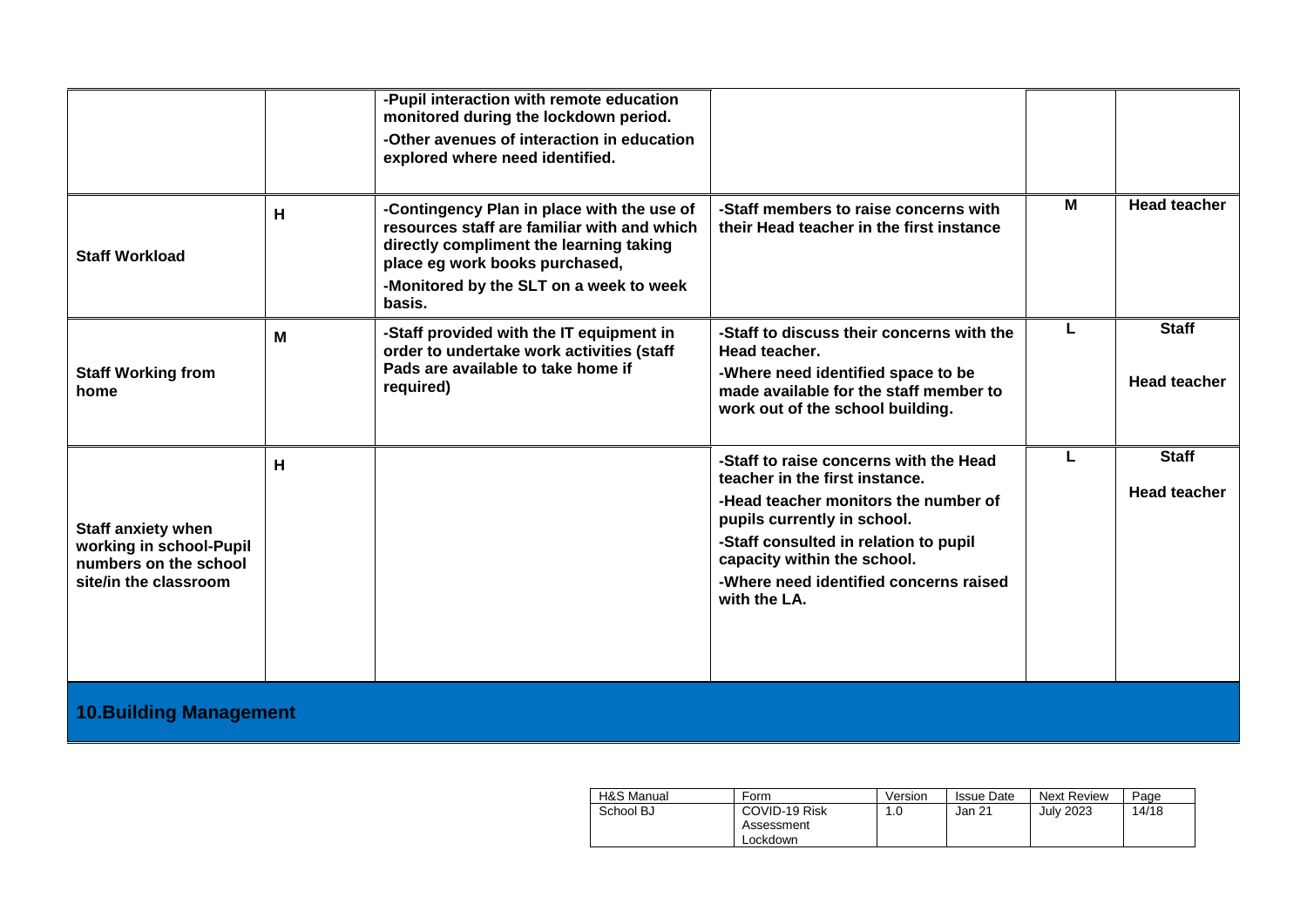| <b>Statutory Testing and</b><br>Inspection on the<br>school site | М | -Statutory testing to be carried out at the<br>school during the lockdown period                                                                                                                                                             | -Where possible appointments to be<br>made outside of core school hours.<br>-Contractors to maintain hands face<br>space when on the school site.<br>-Building and Associated activities<br>checklist to be reviewed and action<br>produced where needs identified.                                                                                                                                                             | L | <b>Head teacher</b> |
|------------------------------------------------------------------|---|----------------------------------------------------------------------------------------------------------------------------------------------------------------------------------------------------------------------------------------------|---------------------------------------------------------------------------------------------------------------------------------------------------------------------------------------------------------------------------------------------------------------------------------------------------------------------------------------------------------------------------------------------------------------------------------|---|---------------------|
| <b>Managing Health and</b><br>Safety on the school<br>site       | H | <b>Gritting Policy in place.</b><br>-Gritting manual handling risk Assessment<br>in place.<br>-Outdoor risk assessment in place<br>-Indoor risk assessment in place<br>-Slip/Trip/Fall risk assessments in place.                            | -Ensure that Slip/Trip/Fall, Indoor and<br>Outdoor risk assessments are reviewed<br>every 6 months<br>-Review any new access and egress to<br>the school site that parents/carers use<br>to ensure their safety during adverse<br>weather conditions.<br>-Include new entrance/exit points in the<br>gritting policy<br>-Review the schools gritting policy<br>regarding additional access/egress<br>points on the school site. | L | <b>Head teacher</b> |
| <b>Adverse weather</b><br>conditions                             | М | -Monitor the weather conditions in your<br>local area.<br>-Communicate adverse weather conditions<br>to the school community<br>-Cold Weather Plan followed<br>-Where need identified close the school<br>due to adverse weather conditions. | -Inform parents/carers of the school<br>closure and inform the LA.                                                                                                                                                                                                                                                                                                                                                              | L | <b>Head teacher</b> |

| H&S Manual | Form                                    | Version | <b>Issue Date</b> | <b>Next Review</b> | Page  |
|------------|-----------------------------------------|---------|-------------------|--------------------|-------|
| School BJ  | COVID-19 Risk<br>Assessment<br>∟ockdown | 1.0     | Jan 21            | July 2023          | 15/18 |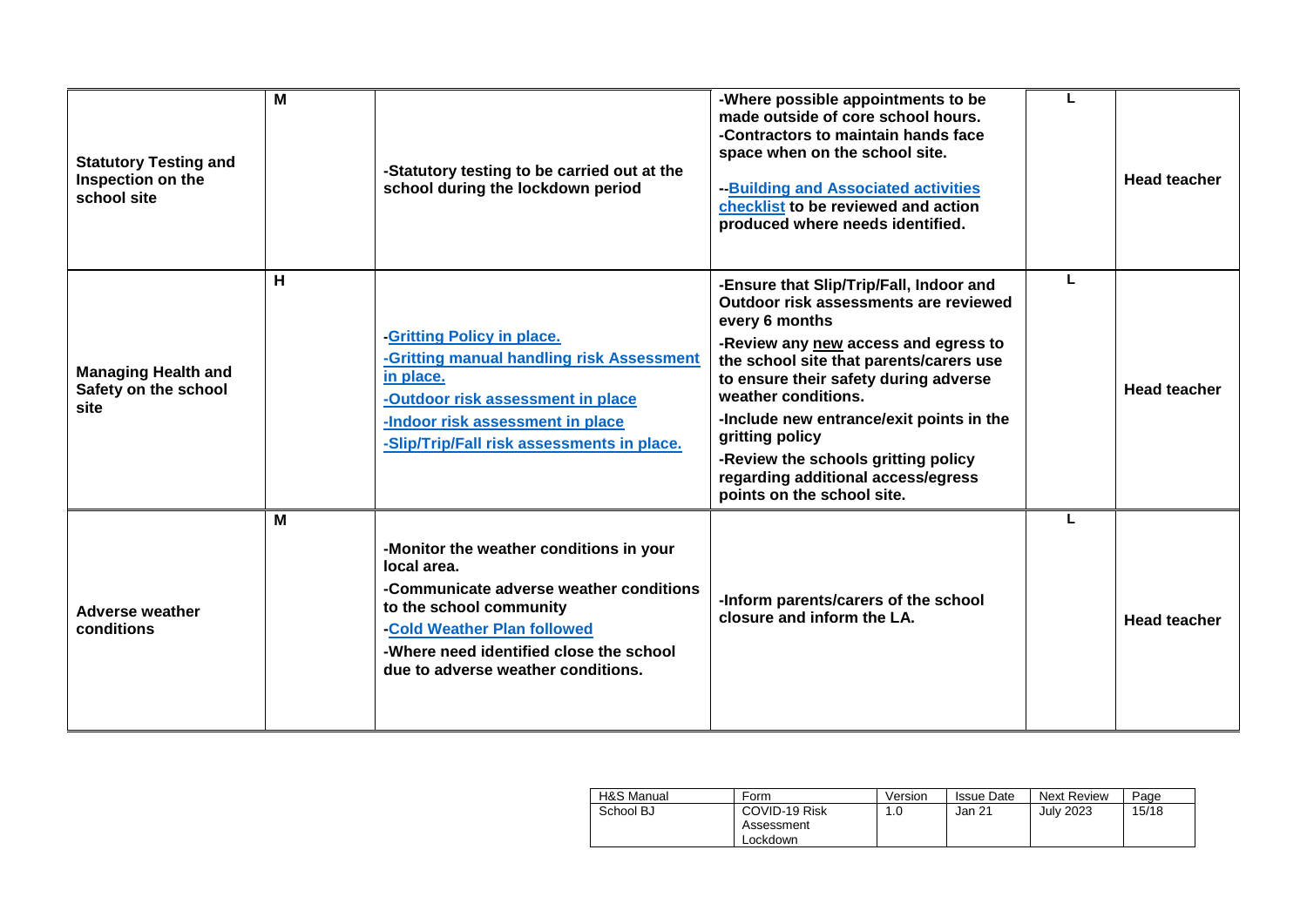| <b>Emergency situations</b> | н | -There is an automatic fire detection<br>system fitted at the school which is tested<br>weekly by school staff and inspected twice<br>a year by a specialist contractor.<br><b>Fire Drills</b><br>The DCC Health & Safety Team are<br>advising the following during the<br>lockdown;<br>-During a staff meeting complete a desktop<br>fire drill exercise with staff, informing them<br>of the FRA and emergency plan. Document<br>that you have delivered this, as this counts<br>as fire safety training.<br>-Staff to familiarise the pupils with where<br>the fire exits are and to walk their<br>individual classes to their fire assembly<br>point separately, whilst maintaining social<br>distancing measures.<br>Records of these individual class bubble<br>walk throughs should be kept in the fire<br>safety logbook. | -Where PEEPS ae in place for Staff and<br>Pupils they are to be reviewed to ensure<br>suitable and sufficient support is<br>available.<br>-Ensure that identified members of the<br>SLT are aware how to read the fire<br>control panel and address any<br>activation in the event of the<br><b>Caretaker/Premise Manager not being</b><br>present. |  | <b>Head teacher</b> |
|-----------------------------|---|-----------------------------------------------------------------------------------------------------------------------------------------------------------------------------------------------------------------------------------------------------------------------------------------------------------------------------------------------------------------------------------------------------------------------------------------------------------------------------------------------------------------------------------------------------------------------------------------------------------------------------------------------------------------------------------------------------------------------------------------------------------------------------------------------------------------------------------|-----------------------------------------------------------------------------------------------------------------------------------------------------------------------------------------------------------------------------------------------------------------------------------------------------------------------------------------------------|--|---------------------|
|-----------------------------|---|-----------------------------------------------------------------------------------------------------------------------------------------------------------------------------------------------------------------------------------------------------------------------------------------------------------------------------------------------------------------------------------------------------------------------------------------------------------------------------------------------------------------------------------------------------------------------------------------------------------------------------------------------------------------------------------------------------------------------------------------------------------------------------------------------------------------------------------|-----------------------------------------------------------------------------------------------------------------------------------------------------------------------------------------------------------------------------------------------------------------------------------------------------------------------------------------------------|--|---------------------|

| <b>Guidance</b> |                                                                                                          |
|-----------------|----------------------------------------------------------------------------------------------------------|
|                 | -Restricting attendance during the national lockdown: schools                                            |
| $\mathbf{2}$    | <b>Guidance for full opening: schools</b>                                                                |
| 3               | Guidance for full opening: special schools and other specialist settings                                 |
|                 | COVID-19: guidance on shielding and protecting people defined on medical grounds as extremely vulnerable |

| H&S Manual | Form                                    | Version | <b>Issue Date</b> | <b>Next Review</b> | Page  |
|------------|-----------------------------------------|---------|-------------------|--------------------|-------|
| School BJ  | COVID-19 Risk<br>Assessment<br>Lockdown | 1.0     | Jan 21            | <b>July 2023</b>   | 16/18 |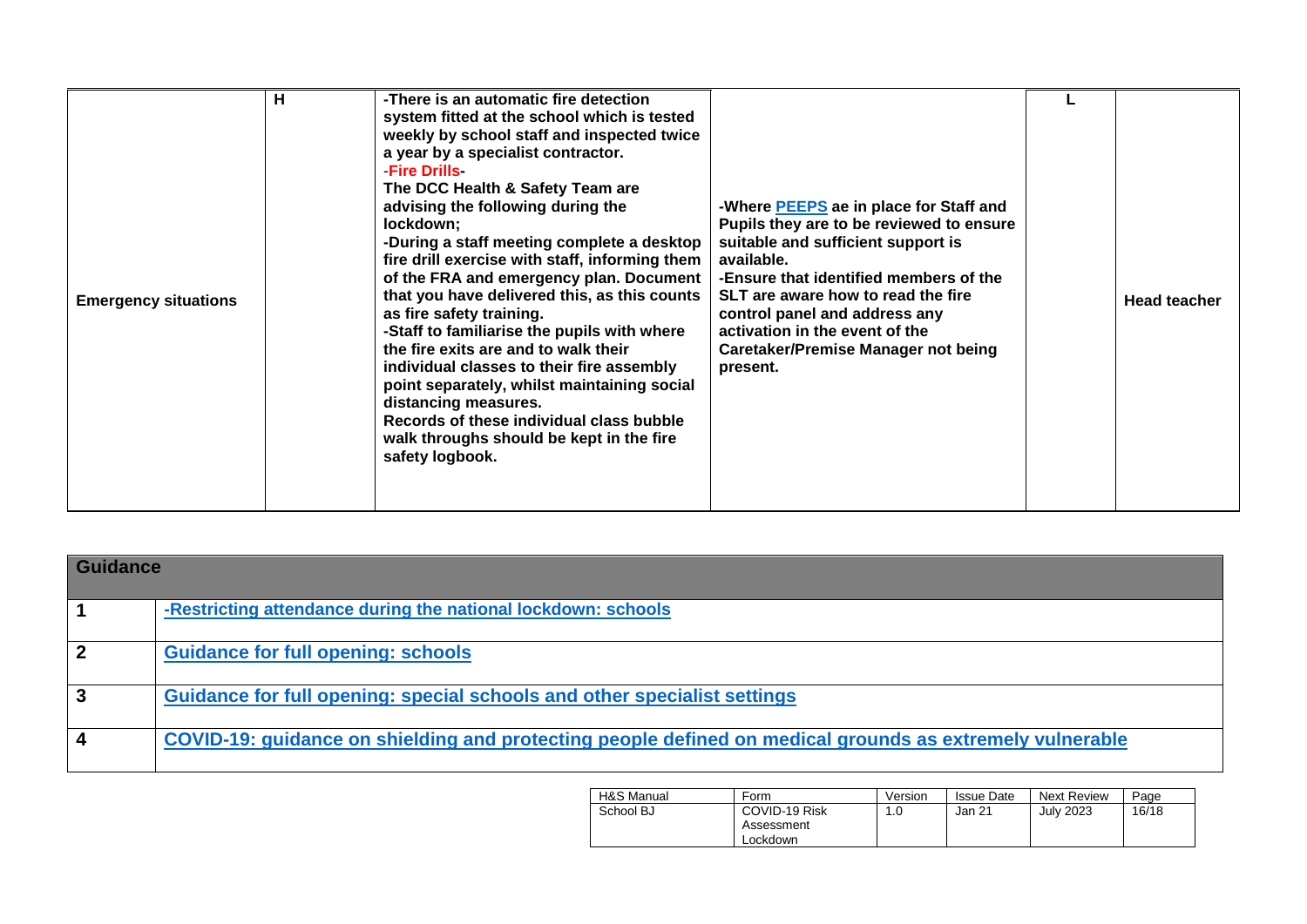| 5                | <b>Early Years</b>                                                                                              |
|------------------|-----------------------------------------------------------------------------------------------------------------|
| $6\phantom{1}$   | <b>Actions for FE colleges and providers during the coronavirus outbreak</b>                                    |
| $\overline{7}$   | <b>National Lockdown: Stay at home</b>                                                                          |
| 8                | Critical worker and vulnerable children who can access schools or educational settings.                         |
| $\boldsymbol{9}$ | <b>Face coverings in education</b>                                                                              |
| 10               | Guidance for contacts of people with confirmed coronavirus (COVID-19) infection who do not live with the person |
| 11               | <b>Social Distancing</b>                                                                                        |
| 12               | <b>Hands, Face, Space</b>                                                                                       |
| 13               | <b>Behaviour and attendance</b>                                                                                 |
| 14               | <b>Coronavirus (COVID-19):test kits for schools and FE providers</b>                                            |
| 15               | Stay at home: guidance for households with possible or confirmed coronavirus (COVID-19) infection               |

|    | <b>NHS Guidance</b>                     |                                    |                       |                |                             |                                 |               |  |
|----|-----------------------------------------|------------------------------------|-----------------------|----------------|-----------------------------|---------------------------------|---------------|--|
| 1. | Who's at higher risk from coronavirus   |                                    |                       |                |                             |                                 |               |  |
| 2. | <b>NHS Test and Trace: how it works</b> |                                    |                       |                |                             |                                 |               |  |
|    | <b>Transport Guidance</b>               |                                    |                       |                |                             |                                 |               |  |
|    |                                         | <b>H&amp;S Manual</b><br>School BJ | Form<br>COVID-19 Risk | Version<br>1.0 | <b>Issue Date</b><br>Jan 21 | <b>Next Review</b><br>July 2023 | Page<br>17/18 |  |

| H&S Manual | Form                                    | Version | <b>Issue Date</b> | <b>Next Review</b> | Page  |
|------------|-----------------------------------------|---------|-------------------|--------------------|-------|
| School BJ  | COVID-19 Risk<br>Assessment<br>.ockdown | 1.0     | Jan 21            | July 2023          | 17/18 |